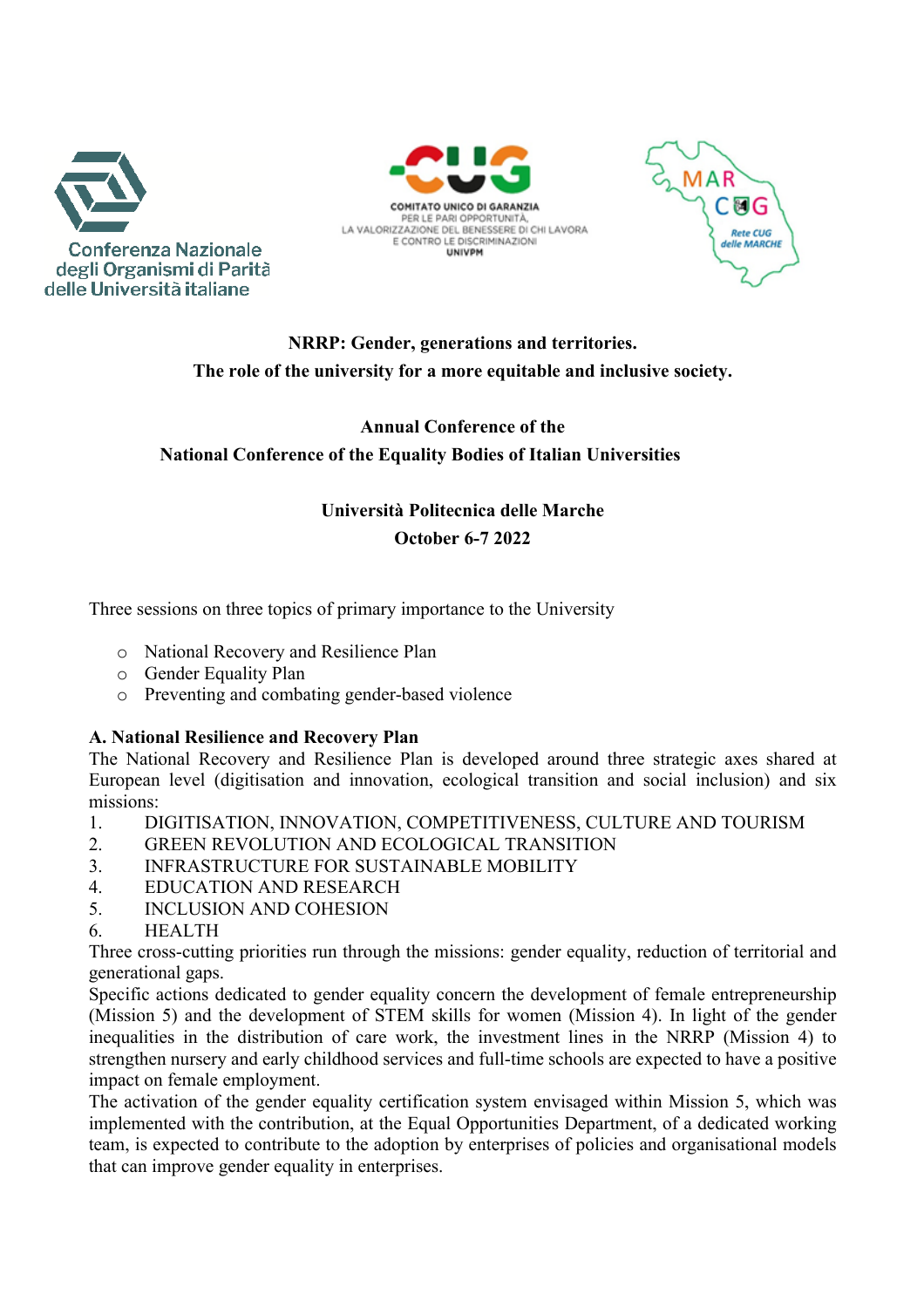An initial ex-ante evaluation of the lines of action envisaged within the NRRP makes it possible to assess the direct and indirect gender impact of the actions and to estimate the expected impact on female employment<sup>1</sup> and on the younger generations.<sup>2</sup>

The Guidelines for Systemic Initiatives (Mission 4: Education and Research. Component 2: From Research to Enterprise) pay attention to the three priorities in the focus on disparities; special attention will be paid in the implementation of the initiatives to certain transversal issues, in particular with regard to the procedures to be implemented to ensure

- compliance with Article 2, Paragraph 6-bis, of Decree-Law No. 77/2021, which stipulates, when defining the procedures for the implementation of the NRRP interventions, that at least 40% of the resources that can be allocated territorially, regardless of the financial source of origin, be allocated to the regions of southern Italy

- compliance with the guiding principles on disability to be taken as the basis for choices in the implementation of projects, reforms and measures;

- compliance, also by the implementing entities, with Article 47, paragraph 4, of Decree-Law 77/2021, which, in promoting gender equality, provides for at least 30 per cent recruitment of young people and women, save for exceptions to be adequately justified". (Guidelines, p.13).

In addition, universities and research organisations are only allowed to access funding from the NRRP programmes if they have a Gender Budget and a Gender Equality Plan (if they do not have them, organisations are required to produce them in the first year of the project).

Contributions and reflections are invited on the following topics:

A1. To what extent will the NRRP improve the achievement of gender equality in universities among both students and staff (technical, administrative and teaching)?

A2. Will the NRRP be able to increase gender and generational equality in the labour market and have an impact on the access of young people and women to university?

A3. Will the planned investments in digital skills enhancement be able to reduce pre-labour market gender gaps? What are the expected effects on access to STEM pathways? What impacts on female empowerment?

A4. Interaction between actions envisaged in Gender Equality Plans and Positive Action Plans and transversal measures and priorities within the NRRP.

A5. Actions of Italian universities in implementing the NRRP and its transversal priorities

### **B. Gender Equality Plan**

Gender equality is one of the priorities of the European Research Area, and to achieve this goal, the European Commission has invited research institutions to implement institutional changes in human resource management, funding, decision-making processes and research programmes through Gender Equality Plans (GEPs) designed to carry out impact assessments/audits of procedures and practices to identify possible gender biases, implement innovative strategies to correct possible biases, set targets and monitor progress through indicators.

The implementation of GEPs in research and university institutions is supported by the European Commission through guidelines, dedicated funding lines and incentives for their implementation.

<sup>1</sup> https://www.rgs.mef.gov.it/\_Documenti/VERSIONE-I/Comunicazione/Workshop-e-

convegni/Seminario Il Piano\_Nazionale di Ripresa e Resilienza e le diseguaglianze di genere/PNRR-GM-ex-ante.pdf <sup>2</sup> https://www.rgs.mef.gov.it/\_Documenti/VERSIONE-I/Comunicazione/Workshop-e-

convegni/PNRR\_per\_ridurre\_divari\_intergenerazionali\_promuovere\_giovani/La-condizione-dei-giovani-in-Italia-e-il-potenzialecontributo-del-Piano-Nazionale-di-Ripresa-e-Resilienza-per-migliorarla.pdf